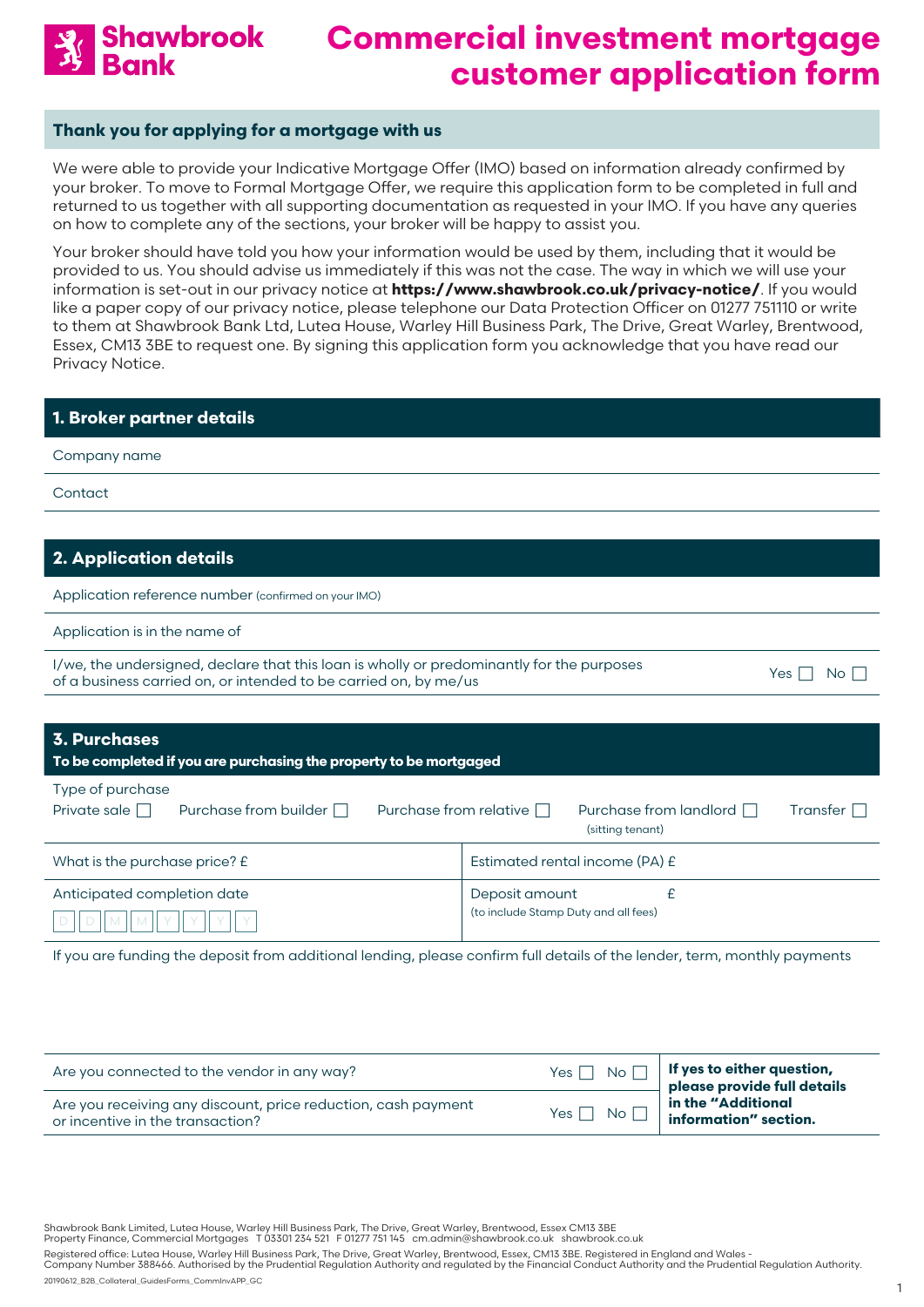### Shawbrook<br>Bank  $\frac{1}{2}$

# **Commercial investment mortgage customer application form**

| <b>4. Refinances</b><br>To be completed if you are refinancing a property you already own                                                                 |                |
|-----------------------------------------------------------------------------------------------------------------------------------------------------------|----------------|
| Are there other charges against the property?                                                                                                             | Yes<br>No I I  |
| Who is your current mortgage lender?                                                                                                                      |                |
| Have there been any missed payments in the last 12 months?                                                                                                | Yes<br>No II   |
| Was the property purchased from an unknown third party at full market value?<br>If no, please provide full details in the additional information section. | Yes I<br>No II |
| Has your existing lender agreed to accept a reduced settlement figure to the actual amount you owe?                                                       | $No \BoxYes I$ |
| If yes, has your broker, been involved in liaising directly with the lender on this process?                                                              | No II<br>Yes   |
| If your current mortagge is with a bridging lender please confirm reason for bridging finance being in place and whether                                  |                |

If your current mortgage is with a bridging lender, please confirm reason for bridging finance being in place and whethe monthly payments have been made throughout the facility

| If you are applying to borrow more money than you currently owe on the property, how will you use the additional funds?                  |                                                                                                                                                 |                 |                 |                                      |                 |
|------------------------------------------------------------------------------------------------------------------------------------------|-------------------------------------------------------------------------------------------------------------------------------------------------|-----------------|-----------------|--------------------------------------|-----------------|
| Debt consolidation                                                                                                                       | Please list details of the debts you will repay in the table below.<br>If you need more space, please use the "Additional information" section. |                 |                 |                                      |                 |
| Lender                                                                                                                                   | Limit                                                                                                                                           | Current balance | Monthly payment | Personal (P) or<br>Business (B) debt |                 |
|                                                                                                                                          | £                                                                                                                                               | £               | £               | $P \Box$                             | $B \Box$        |
|                                                                                                                                          | £                                                                                                                                               | £               | £               | P                                    | B I             |
|                                                                                                                                          | £                                                                                                                                               | £               | £               | $P \Box$                             | B $\Box$        |
| Did your broker provide you with advice on debt consolidation?                                                                           |                                                                                                                                                 |                 |                 | Yes I                                | No <sub>1</sub> |
| If you select this option please ensure you confirm full details of these works in section 8.<br><b>Property improvements</b> $\Box$     |                                                                                                                                                 |                 |                 |                                      |                 |
| <b>Use to purchase another property please provide the following information</b>                                                         |                                                                                                                                                 |                 |                 |                                      |                 |
| Address of the other property you wish to purchase                                                                                       |                                                                                                                                                 |                 |                 |                                      |                 |
|                                                                                                                                          |                                                                                                                                                 |                 |                 |                                      |                 |
| Are you borrowing just deposit money from us?                                                                                            |                                                                                                                                                 |                 |                 |                                      |                 |
| Yes I<br>No <sub>1</sub><br>To see if we could assist in financing the purchase of the new property as well, please speak to your broker |                                                                                                                                                 |                 |                 |                                      |                 |
| Do you plan to do any works to the other property?<br>Yes<br>No I                                                                        |                                                                                                                                                 |                 |                 |                                      |                 |
| How will the finance be raised on the other property?                                                                                    |                                                                                                                                                 |                 |                 |                                      |                 |
|                                                                                                                                          |                                                                                                                                                 |                 |                 |                                      |                 |
| <b>Other</b><br>(Please confirm full details of how the funds will be used below)                                                        |                                                                                                                                                 |                 |                 |                                      |                 |

Shawbrook Bank Limited, Lutea House, Warley Hill Business Park, The Drive, Great Warley, Brentwood, Essex CM13 3BE<br>Property Finance, Commercial Mortgages T 03301 234 521 F 01277 751 145 cm.admin@shawbrook.co.uk shaw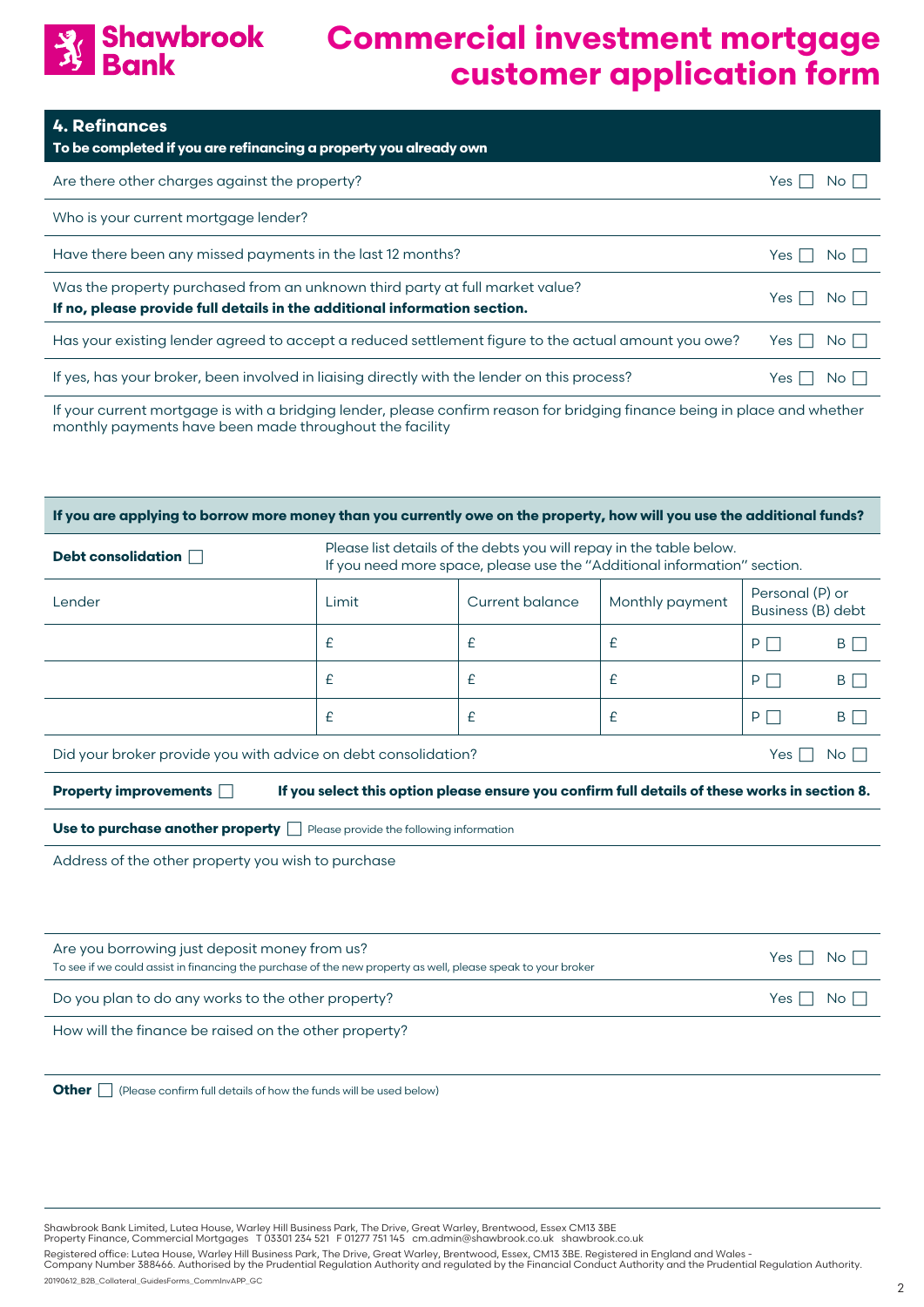

| <b>5. Solicitors details</b>                |                                                                                                                                                                                                                                                                                                                                                |                  |  |  |
|---------------------------------------------|------------------------------------------------------------------------------------------------------------------------------------------------------------------------------------------------------------------------------------------------------------------------------------------------------------------------------------------------|------------------|--|--|
| <b>Refinance applications</b>               | Where you have a REFINANCE application, you have the option to proceed without<br>solicitors, although we reserve the right to insist that you instruct your own solicitors in<br>certain circumstances. If you would like to proceed without a solicitor acting on your behalf,<br>please tick here. $\Box$ I am not instructing a solicitor. |                  |  |  |
| All purchase applications - please complete |                                                                                                                                                                                                                                                                                                                                                |                  |  |  |
| Name of firm                                |                                                                                                                                                                                                                                                                                                                                                | Telephone number |  |  |
| Contact name                                | Email address                                                                                                                                                                                                                                                                                                                                  |                  |  |  |
| <b>Address</b>                              |                                                                                                                                                                                                                                                                                                                                                |                  |  |  |
|                                             |                                                                                                                                                                                                                                                                                                                                                |                  |  |  |
|                                             |                                                                                                                                                                                                                                                                                                                                                |                  |  |  |

### **6. Applicant information**

**For applications in the name of a limited company, we will require all directors with shareholding of 20% or more to provide a personal guarantor. Any director in this position will therefore need to complete this form as a guarantor. Each application form can accept 2 applicants. If you need more, please obtain an additional copy of this page of the application form from your broker as required.** 

**If the main applicant is a limited company or LLP please complete the below**

Limited company or LLP name

Ltd Co or LLP trading address

| Company number | UK incorporated? | No.<br>Yes |
|----------------|------------------|------------|
|                |                  |            |

| <b>6.a. Personal Information</b><br>Please complete for all applicants                                           |                                                  |                                                     |  |  |
|------------------------------------------------------------------------------------------------------------------|--------------------------------------------------|-----------------------------------------------------|--|--|
| <b>Question:</b>                                                                                                 | <b>Borrower/guarantor1</b><br>(as stated on IMO) | <b>Borrower / guarantor 2</b><br>(as stated on IMO) |  |  |
| Have you ever been known by another name?                                                                        | Yes $\Box$<br>$No \Box$                          | No <sub>1</sub><br>Yes                              |  |  |
| If yes, please confirm other name(s)                                                                             |                                                  |                                                     |  |  |
| Do you have permanent rights to reside in the<br>UK or a work permit/visa with more than<br>12 months to reside? | Yes $\Box$<br>$No$                               | No    <br>Yes                                       |  |  |
| Country of birth                                                                                                 |                                                  |                                                     |  |  |
| Nationality                                                                                                      |                                                  |                                                     |  |  |
| Country of residence                                                                                             |                                                  |                                                     |  |  |
| How long have you lived in the UK?                                                                               | months<br>years                                  | months<br>years                                     |  |  |
| What is your National Insurance number?                                                                          |                                                  |                                                     |  |  |
| <b>Marital status</b>                                                                                            |                                                  |                                                     |  |  |

Shawbrook Bank Limited, Lutea House, Warley Hill Business Park, The Drive, Great Warley, Brentwood, Essex CM13 3BE<br>Property Finance, Commercial Mortgages T 03301 234 521 F 01277 751 145 cm.admin@shawbrook.co.uk shaw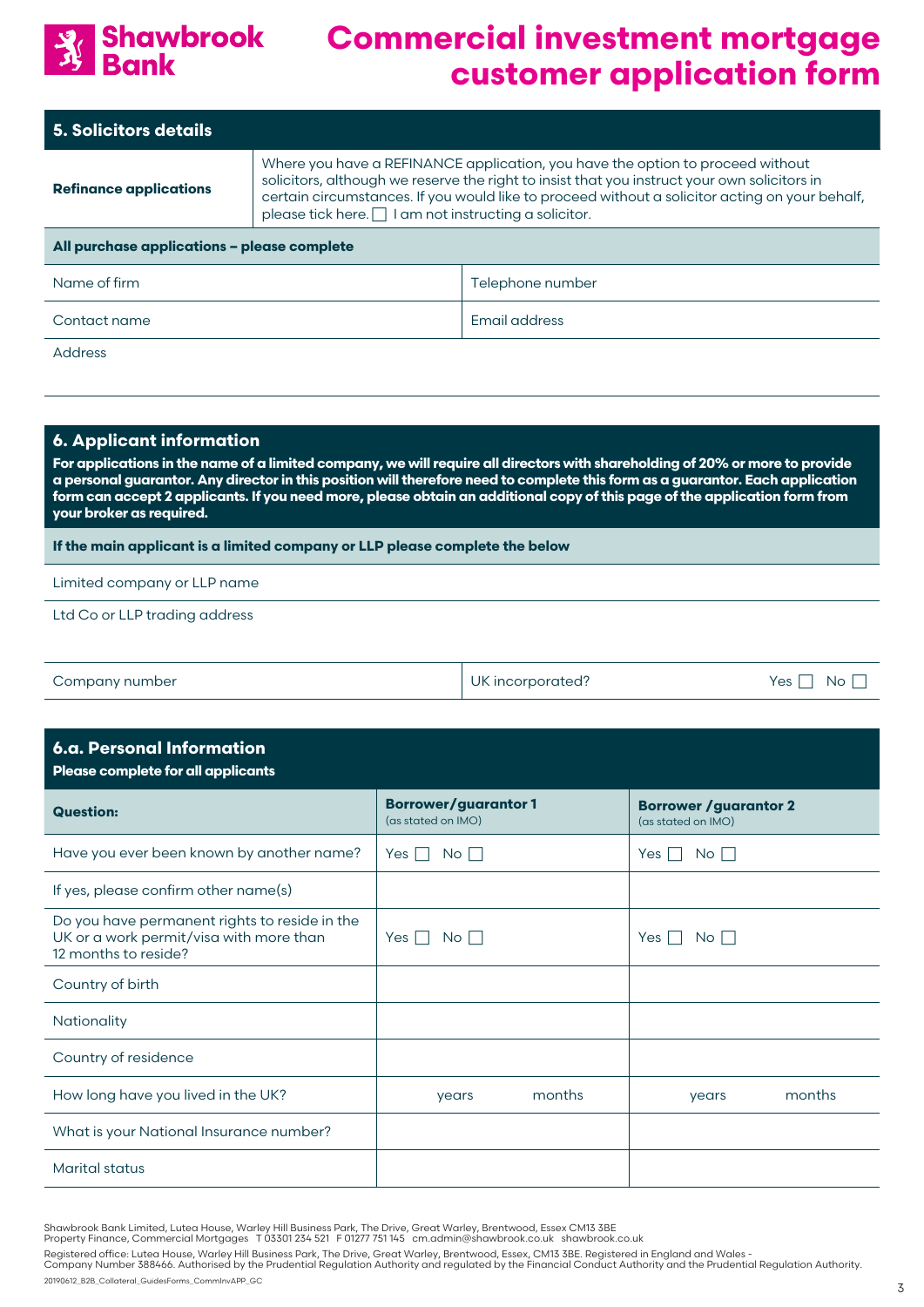

| Residential status                                       | Tenant $\Box$<br>Owner I<br>With friends/relations $\Box$ | Owner I<br>Tenant $\Box$<br>With friends/relations $\Box$ |
|----------------------------------------------------------|-----------------------------------------------------------|-----------------------------------------------------------|
| Where you own your residential property,<br>is your home | Unencumbered $\Box$<br>Mortgaged                          | Unencumbered $\Box$<br>Mortgaged                          |
| Home telephone number                                    |                                                           |                                                           |
| Mobile telephone number                                  |                                                           |                                                           |
| Business telephone number                                |                                                           |                                                           |
| Email                                                    |                                                           |                                                           |
| Preferred contact method                                 | Mobile <sup>[</sup><br>Home<br><b>Business</b><br>Email   | Mobile $\Box$<br>Home<br><b>Business</b><br>Email         |

| <b>6.b. Experience details</b>         |                                 |
|----------------------------------------|---------------------------------|
| Do you manage the properties directly? | Yes $\Gamma$<br>No <sub>1</sub> |
| If no, name of managing agent          | Telephone number of agent       |

Address of managing agent

| For answer by all applicants:            | <b>Borrower/guarantor1</b><br>(as stated on IMO) |              | <b>Borrower / guarantor 2</b><br>(as stated on IMO) |        |
|------------------------------------------|--------------------------------------------------|--------------|-----------------------------------------------------|--------|
| How long have you been letting property? | years                                            | months       | years                                               | months |
| You are:                                 | Self-employed                                    |              | Self-employed                                       |        |
|                                          | Employed full time                               |              | Employed full time                                  |        |
|                                          | Employed part time                               | $\mathbf{1}$ | Employed part time                                  |        |
|                                          | Retired                                          |              | Retired                                             |        |
|                                          | Unemployed                                       |              | Unemployed                                          |        |
| Nature of your trade/employment          |                                                  |              |                                                     |        |

#### **6.c. Personal assets & liabilities**

**Must be completed for both individual and limited company applications. If all borrowers/guarantors live at the same address, you need only complete the left hand section but ensure this relates to assets and liabilities of all borrowers/guarantors.** 

| <b>Asset/liabilities</b>                        | <b>Borrower/guarantor1</b> | <b>Borrower / guarantor 2</b> |  |  |
|-------------------------------------------------|----------------------------|-------------------------------|--|--|
| <b>Asset</b>                                    |                            |                               |  |  |
| Home residence value                            | $£$ 0.00                   | $£$ 0.00                      |  |  |
| Other properties value                          | $£$ 0.00                   | $£$ 0.00                      |  |  |
| Cash resources<br>(bank, building society/cash) | $£$ 0.00                   | $£$ 0.00                      |  |  |

Shawbrook Bank Limited, Lutea House, Warley Hill Business Park, The Drive, Great Warley, Brentwood, Essex CM13 3BE<br>Property Finance, Commercial Mortgages T 03301 234 521 F 01277 751 145 cm.admin@shawbrook.co.uk shaw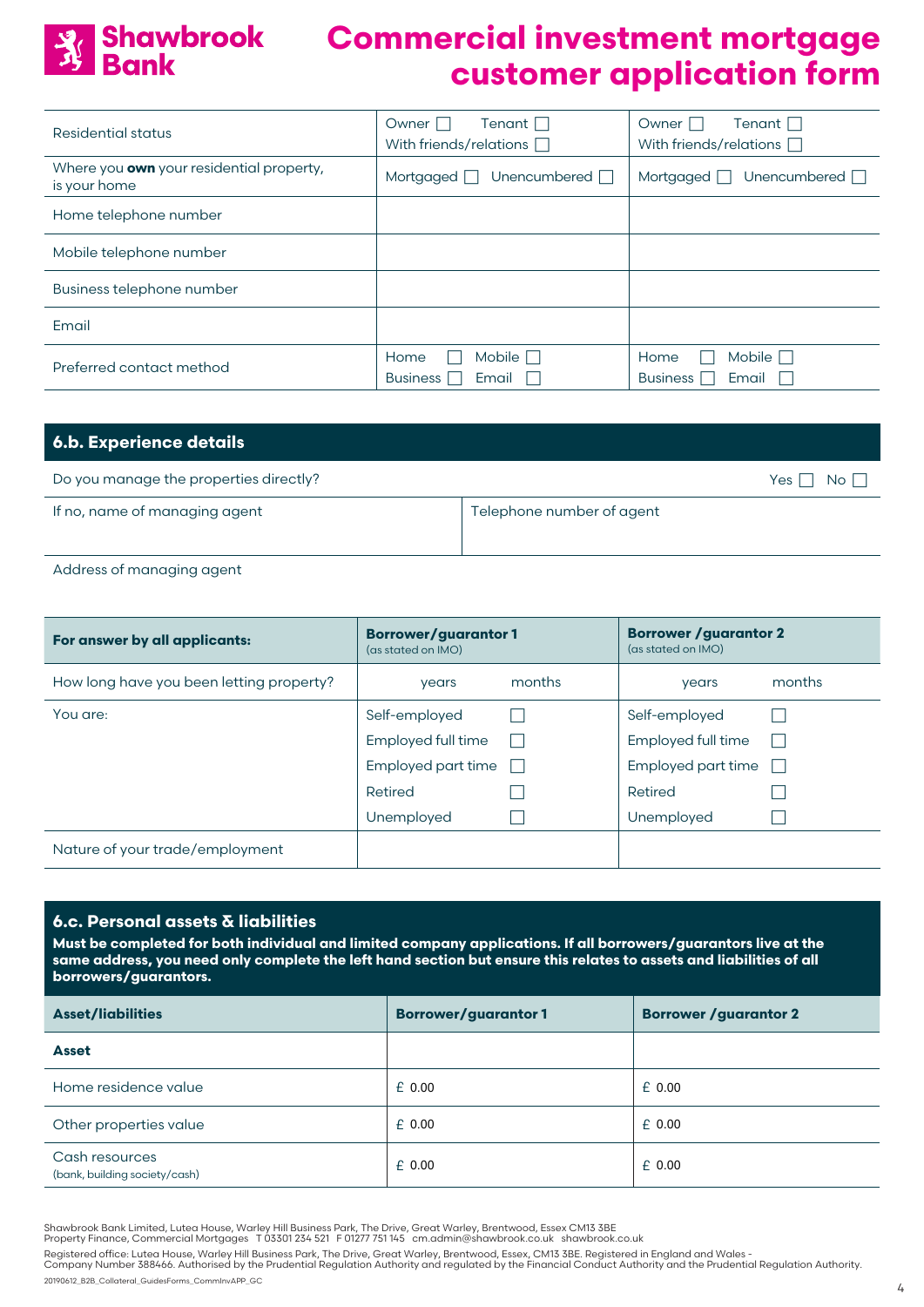

| Stocks and shares value                                   | £0.00    | £ 0.00          |
|-----------------------------------------------------------|----------|-----------------|
| Endowment/life policies<br>(estimated surrender values)   | $£$ 0.00 | £0.00           |
| Other investments value                                   | £0.00    | £ 0.00          |
| Other assets value                                        | £0.00    | £ 0.00          |
| <b>Total assets</b><br>A                                  | £ 0.00   | £ 0.00          |
| <b>Liabilities</b>                                        |          |                 |
| Home mortgage balance                                     | £0.00    | £ 0.00          |
| Other properties mortgage balances                        | £0.00    | £ 0.00          |
| <b>Bank loans/overdrafts</b>                              | $£$ 0.00 | £ 0.00          |
| Other loans/HP balances<br>(balances)                     | £0.00    | £ 0.00          |
| Credit/charge/store card balances                         | £0.00    | £ 0.00          |
| Value of guarantees in place                              | £0.00    | £ 0.00          |
| Other liabilities                                         | £0.00    | £ 0.00          |
| <b>Total liabilities £</b><br>B                           | £ 0.00   | $\epsilon$ 0.00 |
| <b>Total net worth (A-B)</b><br>(assets less liabilities) | £ 0.00   | $\epsilon$ 0.00 |

#### **6.d. Personal & business financial history**

Please answer on both a personal and business basis. With regards to the business, you must declare any financial issues for any business you are associated with.

| Have you or a company you are associated with ever:                                                                                    | <b>Borrower/guarantor1</b> | <b>Borrower/guarantor 2</b>   |
|----------------------------------------------------------------------------------------------------------------------------------------|----------------------------|-------------------------------|
| Been bankrupt/sequestrated?                                                                                                            | Yes I<br>No l              | No II<br>Yes                  |
| Failed to maintain repayments on a mortgage, credit<br>card or other financial arrangement?                                            | Yes I<br>No I              | Yes<br>$No$ $\vert \ \ \vert$ |
| Had a county court judgement (CCJ) for debt registered<br>against you?                                                                 | Yes I<br>No l              | Yes<br>No I                   |
| Been subject to an Individual Voluntary Arrangement<br>(IVA) or Company Voluntary Arrangement (CVA)?                                   | Yes I<br>No I              | No II<br>Yes                  |
| Had an application for credit refused?                                                                                                 | Yes I<br>No I              | Yes<br>No II                  |
| Had a property repossessed?                                                                                                            | Yes  <br>No I              | Yes<br>$No$ $\vert \ \ \vert$ |
| Has the business ever made arrangements with creditors<br>to repay a reduced amount in full settlement of a debt<br>(including a CVA)? | Yes I<br>No l              | Yes<br>No I                   |

#### **If you have answered "YES" to any of the above questions, please ensure you confirm full details of the situation in the additional information section.**

Shawbrook Bank Limited, Lutea House, Warley Hill Business Park, The Drive, Great Warley, Brentwood, Essex CM13 3BE<br>Property Finance, Commercial Mortgages T 03301 234 521 F 01277 751 145 cm.admin@shawbrook.co.uk shaw

Registered office: Lutea House, Warley Hill Business Park, The Drive, Great Warley, Brentwood, Essex, CM13 3BE. Registered in England and Wales -<br>Company Number 388466. Authorised by the Prudential Regulation Authority and

20190612\_B2B\_Collateral\_GuidesForms\_CommInvAPP\_GC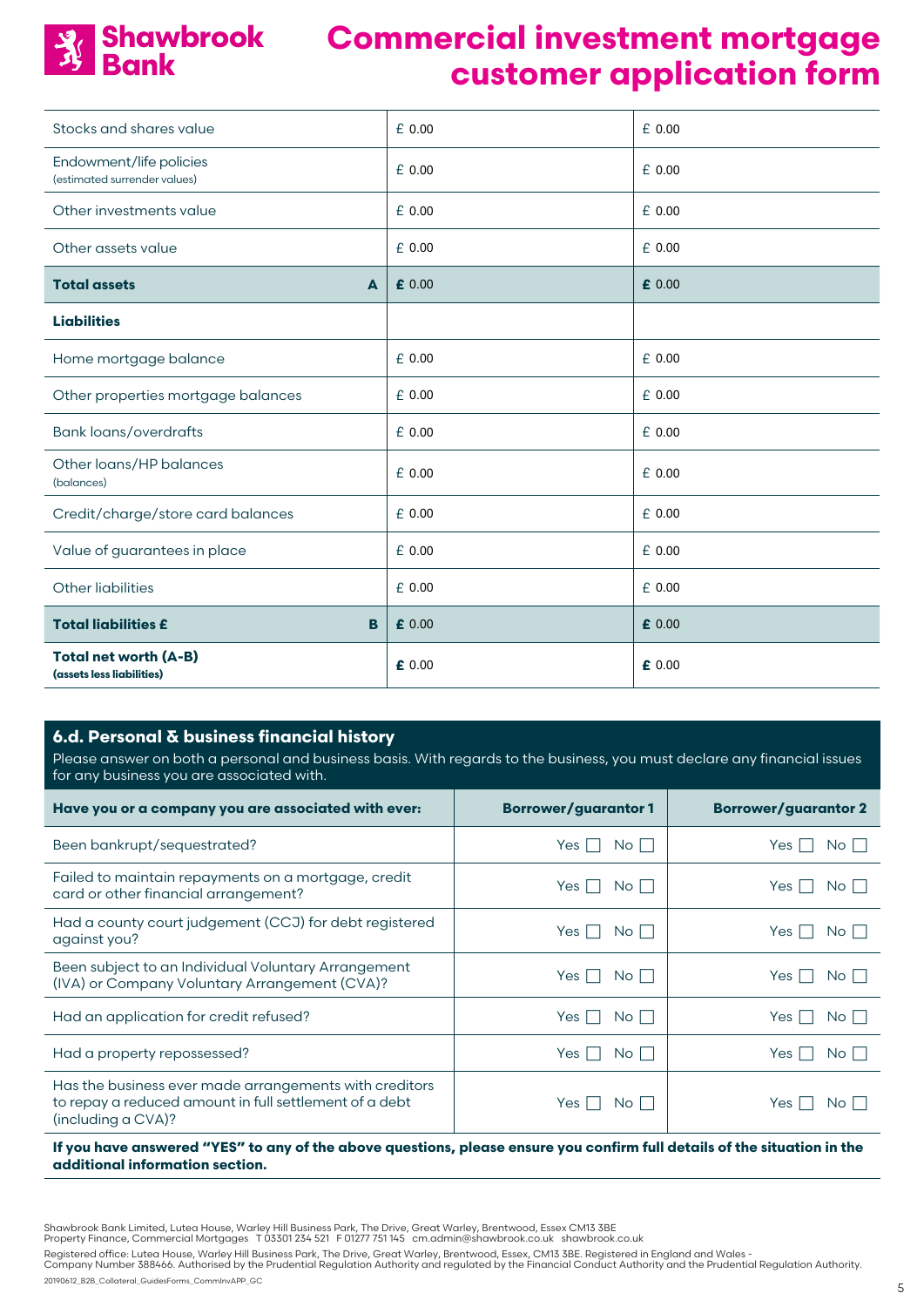

#### **7. Main security property information**

**We require some additional information about property you wish to mortgage with us to consider your application further. We will require a full valuation of the security property by a surveyor on our valuation management panel.**

Property address

| Title number(s)<br>Please note the number of titles for the security may impact on the legal fees payable.                                                              |                         | Estimated value £                                                                                                                                                                                                                           |                                                                                                                               |                                                        |  |  |
|-------------------------------------------------------------------------------------------------------------------------------------------------------------------------|-------------------------|---------------------------------------------------------------------------------------------------------------------------------------------------------------------------------------------------------------------------------------------|-------------------------------------------------------------------------------------------------------------------------------|--------------------------------------------------------|--|--|
| Tenure                                                                                                                                                                  | Freehold $\Box$         | Feuhold $\Box$                                                                                                                                                                                                                              |                                                                                                                               |                                                        |  |  |
|                                                                                                                                                                         | Leasehold $\Box$        |                                                                                                                                                                                                                                             | Ground rent                                                                                                                   | £<br>per annum                                         |  |  |
|                                                                                                                                                                         | Remaining term on lease | years                                                                                                                                                                                                                                       | Service charge £                                                                                                              | per annum                                              |  |  |
|                                                                                                                                                                         |                         | Do you own the freehold or any shares in the freehold,<br>directly or via a management company?                                                                                                                                             |                                                                                                                               | Yes<br>No I                                            |  |  |
| Is the property standard construction?                                                                                                                                  |                         |                                                                                                                                                                                                                                             |                                                                                                                               | No I<br>Yes                                            |  |  |
| Does the property comprise more than one self-contained unit?                                                                                                           |                         |                                                                                                                                                                                                                                             | $\overline{N}$ o $\overline{\Box}$<br>Yes                                                                                     | If yes, how many units?                                |  |  |
| in or propose to buy the neighbouring property?                                                                                                                         |                         | Do you or any connected party to this application have an interest                                                                                                                                                                          | Yes $\Box$<br>No <sub>1</sub>                                                                                                 | If you have answered YES<br>to either question, please |  |  |
| Do you or any connected party to this application own or are looking<br>to buy a property which benefits from the same rights of way or share<br>the same amenities?    |                         | No <sub>1</sub><br>Yes                                                                                                                                                                                                                      | provide full details and<br>enclose register entries<br>and a copy of the title<br>plan (in colour) with your<br>application. |                                                        |  |  |
| Where the property contains a flat                                                                                                                                      |                         |                                                                                                                                                                                                                                             |                                                                                                                               |                                                        |  |  |
| How many flats in total<br>are there in the building?                                                                                                                   |                         | Please confirm flat(s) has its own separate access<br>No<br>Yes $\vert \ \vert$                                                                                                                                                             |                                                                                                                               |                                                        |  |  |
| What floor(s) is the<br>security flat on?                                                                                                                               |                         | Yes  <br>No I                                                                                                                                                                                                                               |                                                                                                                               |                                                        |  |  |
|                                                                                                                                                                         |                         | On completion of your mortgage, how will the property be used?                                                                                                                                                                              |                                                                                                                               |                                                        |  |  |
| Fully rented out (investment)  <br>Part owner occupied/part investment  <br>For this option, please confirm which areas will be let and which will<br>be owner occupied |                         |                                                                                                                                                                                                                                             |                                                                                                                               |                                                        |  |  |
| Where there is a residential element to the main security                                                                                                               |                         |                                                                                                                                                                                                                                             |                                                                                                                               |                                                        |  |  |
| Is this let or going to be let to the local authority or a housing association?<br>Yes  <br>$No$                                                                        |                         |                                                                                                                                                                                                                                             |                                                                                                                               |                                                        |  |  |
| If yes, does this part exceed 40% of the total area of the property being offered as security?<br>Yes $ $<br>$No$                                                       |                         |                                                                                                                                                                                                                                             |                                                                                                                               |                                                        |  |  |
|                                                                                                                                                                         |                         | We require confirmation of the identity of any person aged 17 or over who will occupy the residential elements of the<br>property together with an explanation of the basis they will occupy. Any licences or leases must be forwarded with |                                                                                                                               |                                                        |  |  |

**your application form. Please place full details in section 12 if applicable.**

Shawbrook Bank Limited, Lutea House, Warley Hill Business Park, The Drive, Great Warley, Brentwood, Essex CM13 3BE<br>Property Finance, Commercial Mortgages T 03301 234 521 F 01277 751 145 cm.admin@shawbrook.co.uk shaw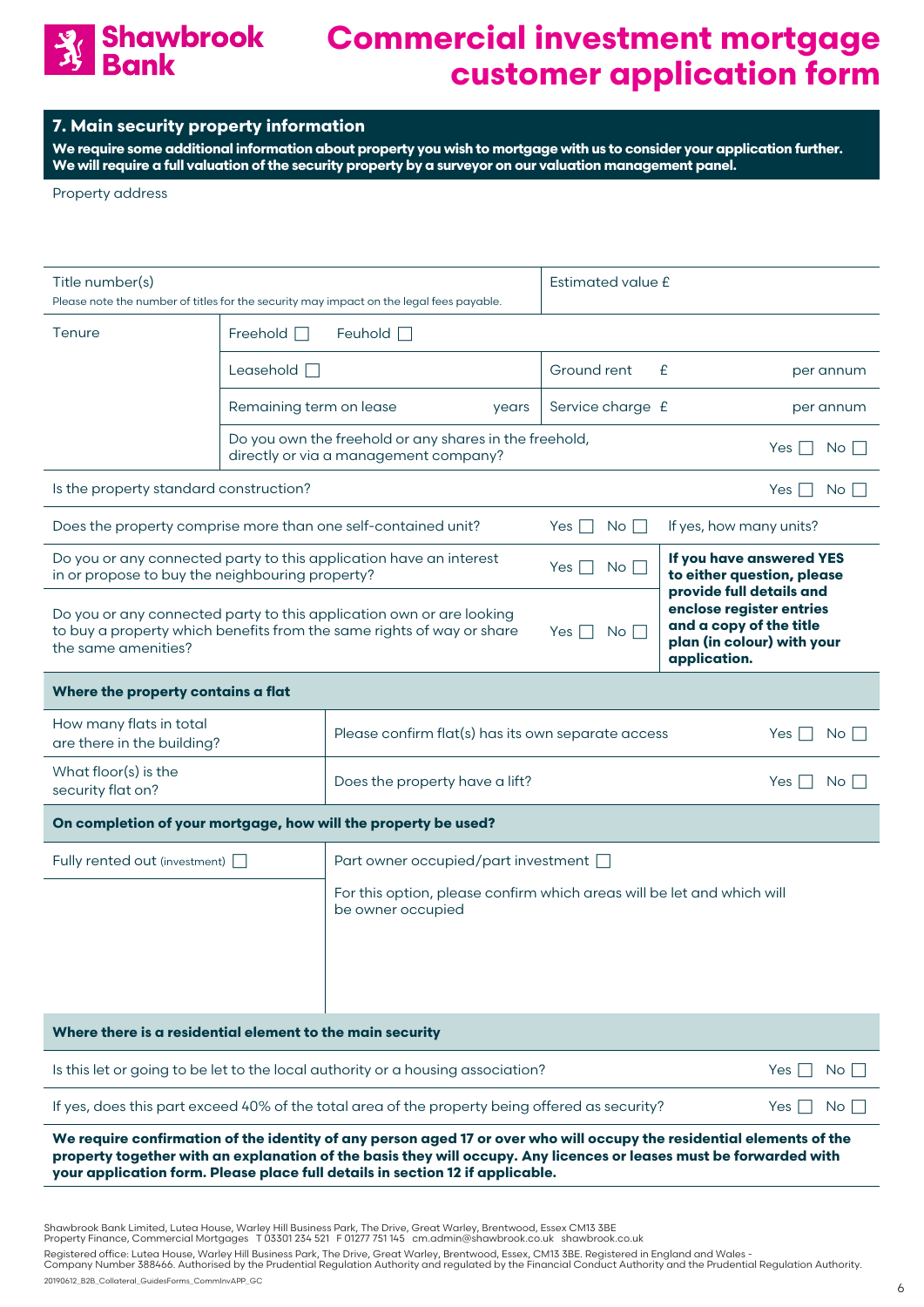

#### **8. Do you plan to do any works to the property?**

**If yes, please complete the below section. If you are borrowing additional funds for "property improvements", you will need to complete this section.**

| Works you plan to do (please list in the box below) | Anticipated cost? | Timescale to<br>complete | Is planning<br>permission in place?                                  |
|-----------------------------------------------------|-------------------|--------------------------|----------------------------------------------------------------------|
|                                                     |                   |                          | Yes $\lceil$<br>$\overline{\mathsf{No}}$ $\Box$<br>Not needed $\Box$ |
|                                                     |                   |                          | Yes $\Box$ No $\Box$<br>Not needed $\Box$                            |

If there is not enough room, please continue in the additional information section

#### **9. Additional security property information**

**If you have another property that will form security for the mortgage, please complete this section.**

Property address

| Type of charge offered                                                                                                                                                                                                                                                                                                                      | First charge $\Box$     | Second charge $\Box$                                                                            |                                                        |                  |  |  |
|---------------------------------------------------------------------------------------------------------------------------------------------------------------------------------------------------------------------------------------------------------------------------------------------------------------------------------------------|-------------------------|-------------------------------------------------------------------------------------------------|--------------------------------------------------------|------------------|--|--|
| Title number(s)                                                                                                                                                                                                                                                                                                                             |                         |                                                                                                 | Estimated value £                                      |                  |  |  |
| Tenure                                                                                                                                                                                                                                                                                                                                      | Freehold<br>m.          | Feuhold $\Box$                                                                                  |                                                        |                  |  |  |
|                                                                                                                                                                                                                                                                                                                                             | Leasehold $\Box$        |                                                                                                 | Ground rent<br>£                                       | per annum        |  |  |
|                                                                                                                                                                                                                                                                                                                                             | Remaining term on lease | years                                                                                           | Service charge £                                       | per annum        |  |  |
|                                                                                                                                                                                                                                                                                                                                             |                         | Do you own the freehold or any shares in the freehold, directly or<br>via a management company? |                                                        | $No \Box$<br>Yes |  |  |
| Is the property standard construction?<br>No <sub>1</sub><br>Yes I                                                                                                                                                                                                                                                                          |                         |                                                                                                 |                                                        |                  |  |  |
| Do you or any connected party to this application have an interest<br>in or propose to buy the neighbouring property?                                                                                                                                                                                                                       |                         | No <sub>l</sub><br>Yes $\Box$                                                                   | If you have answered YES<br>to either question, please |                  |  |  |
| provide full details and<br>enclose register entries<br>Do you or any connected party to this application own or are looking<br>and a copy of the title<br>to buy a property which benefits from the same rights of way or share<br>Yes $\Box$<br>$No$ $\vert \ \vert$<br>plan (in colour) with your<br>the same amenities?<br>application. |                         |                                                                                                 |                                                        |                  |  |  |
| Where the property is a flat or contains a flat:                                                                                                                                                                                                                                                                                            |                         |                                                                                                 |                                                        |                  |  |  |
| How many flats in total<br>are there in the building?                                                                                                                                                                                                                                                                                       |                         | Does the property have separate access?                                                         | No II<br>Yes                                           |                  |  |  |
| What floor(s) is the<br>security flat on?                                                                                                                                                                                                                                                                                                   |                         | Does the property have a lift?                                                                  | <b>Yes</b><br>$No$ $\vert \ \vert$                     |                  |  |  |

Shawbrook Bank Limited, Lutea House, Warley Hill Business Park, The Drive, Great Warley, Brentwood, Essex CM13 3BE<br>Property Finance, Commercial Mortgages T 03301 234 521 F 01277 751 145 cm.admin@shawbrook.co.uk shaw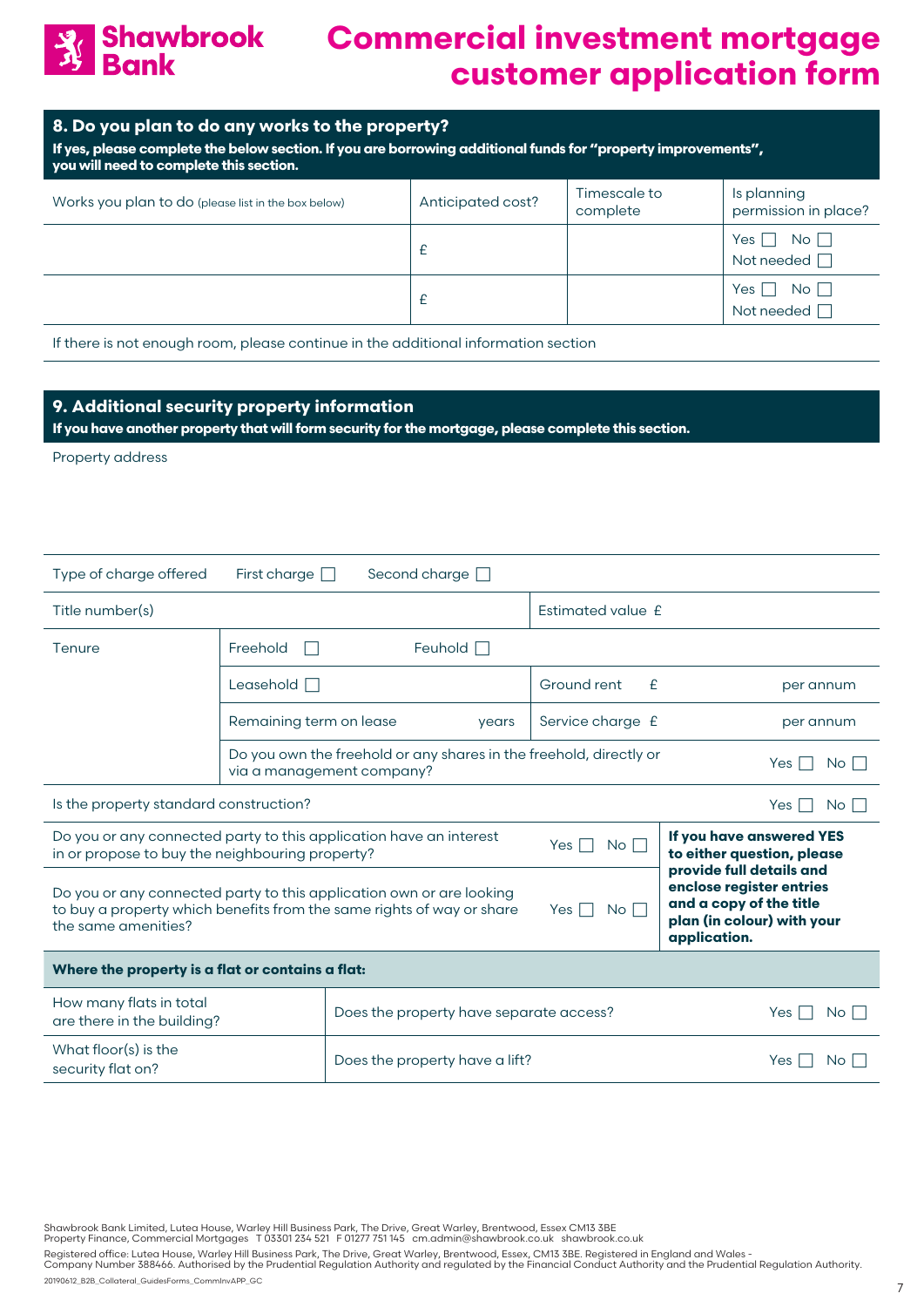

#### **10. Broker fee deduction**

**It is not a condition of our mortgages that any broker fees are payable.** Any broker fee is a matter for agreement between you and your broker. Your broker will be acting as your agent. By signing this declaration you acknowledge that we will pay the broker fee detailed below direct to your mortgage broker on completion. The broker fee will be deducted from the mortgage advance.

| Broker partner name | $\vert$ Amount of fee you have agreed to pay $\epsilon$ |
|---------------------|---------------------------------------------------------|
| Your name           |                                                         |

| Signed on behalf of all borrowers | Date |
|-----------------------------------|------|
|                                   |      |

You understand that if your broker is not the intermediary who submitted the application to Shawbrook Bank Limited (the "submitting intermediary"), that we will pay the broker fee to the submitting intermediary for onward distribution to your broker.

**11. Additional information – including any changes since the IMO Please use this section to provide any additional information to support your application.**

Shawbrook Bank Limited, Lutea House, Warley Hill Business Park, The Drive, Great Warley, Brentwood, Essex CM13 3BE<br>Property Finance, Commercial Mortgages T 03301 234 521 F 01277 751 145 cm.admin@shawbrook.co.uk shaw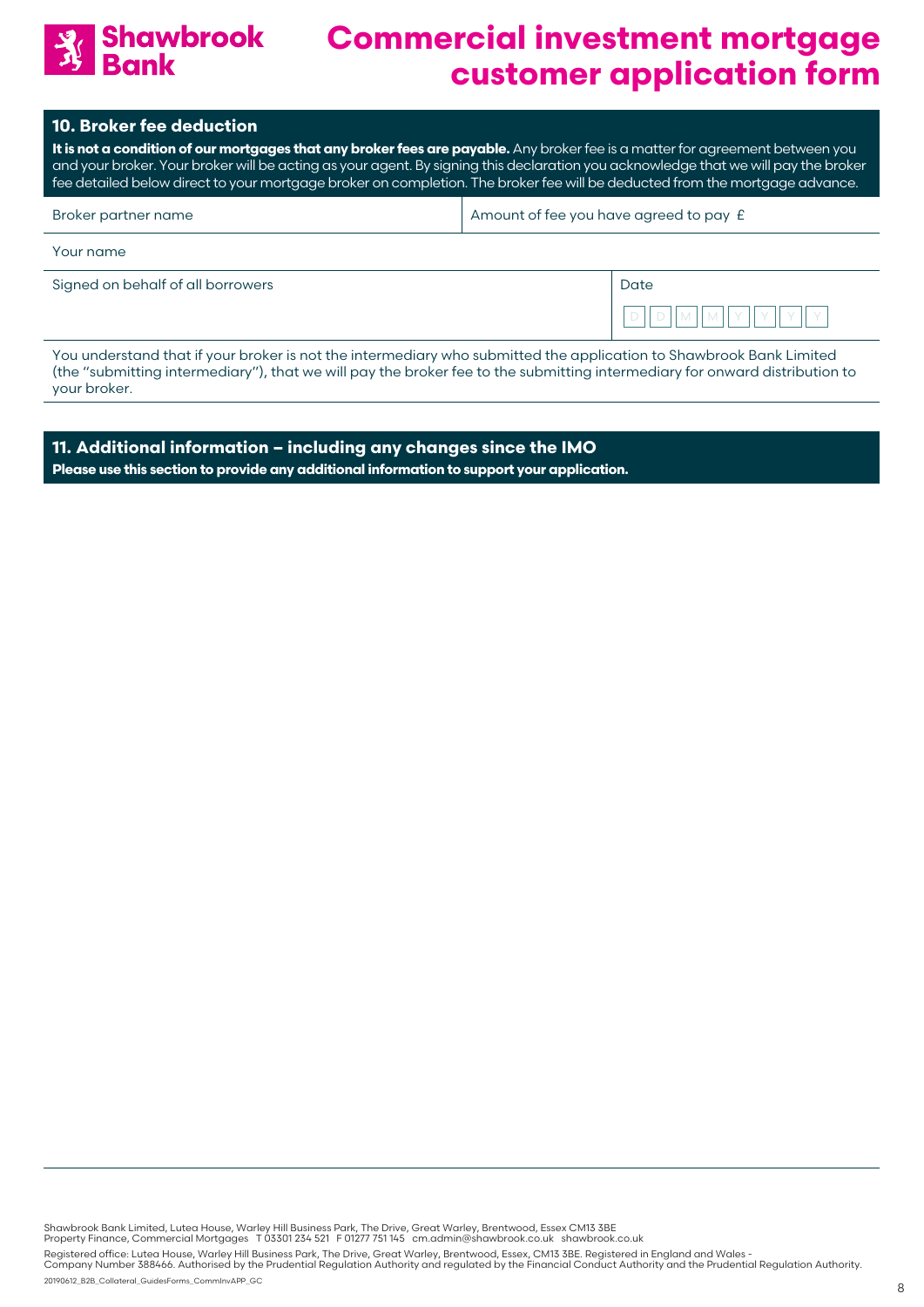



Please complete this form in full using a ball point pen and send it to:

Shawbrook Bank Limited Lutea House, Warley Hill Business Park, The Drive, Great Warley, Brentwood, Essex, CM13 3BE

Name(s) of account holder(s):

Bank/Building Society account number:



Branch sort code:

 $\frac{1}{\sqrt{2}}$ 



Name and full postal address of your bank or building society:

| To the manager: | <b>Bank/Building Society</b> |
|-----------------|------------------------------|
| Address:        |                              |
|                 |                              |
|                 |                              |
| Postcode:       |                              |

### Instruction to your Bank or Building Society to pay by Direct Debit

Service User Number



| Reference |  |  |  |  |  |  |  |
|-----------|--|--|--|--|--|--|--|
|           |  |  |  |  |  |  |  |

#### Instruction to your Bank or Building Society

Please pay SHAWBROOK BANK LIMITED Direct Debits from the account detailed in this Instruction, subject to the safeguards assured by the Direct Debit Guarantee.

I understand that this instruction may remain with SHAWBROOK BANK LIMITED and, if so, details will be passed electronically to my Bank or Building Society

Signature(s)

Date:

Banks and Building Societies may not accept Direct Debit instructions for some types of account

This guarantee should be detached and retained by the Payer

### **THE DIRECT DEBIT GUARANTEE**



- This Guarantee is offered by all banks and building societies that accept instructions to pay Direct Debits
- If there are any changes to the amount, date or frequency of your Direct Debit, Shawbrook Bank Limited will notify you 10 working days in advance of your account being debited or as otherwise agreed. If you request Shawbrook Bank Limited to collect a payment, confirmation of the amount and date will be given to you at the time of the request
- If an error is made in the payment of your Direct Debit, by Shawbrook Bank Limited or your bank or building society, you are entitled to a full and immediate refund of the amount paid from your bank or building society
- If you receive a refund you are not entitled to, you must pay it back when Shawbrook Bank Limited asks you to
- You can cancel a Direct Debit at any time by simply contacting your bank or building society. Written confirmation may be required. Please also notify us.

Shawbrook Bank Limited, Lutea House, Warley Hill Business Park, The Drive, Great Warley, Brentwood, Essex CM13 3BE<br>Property Finance, Commercial Mortgages T 03301 234 521 F 01277 751 145 cm.admin@shawbrook.co.uk shaw